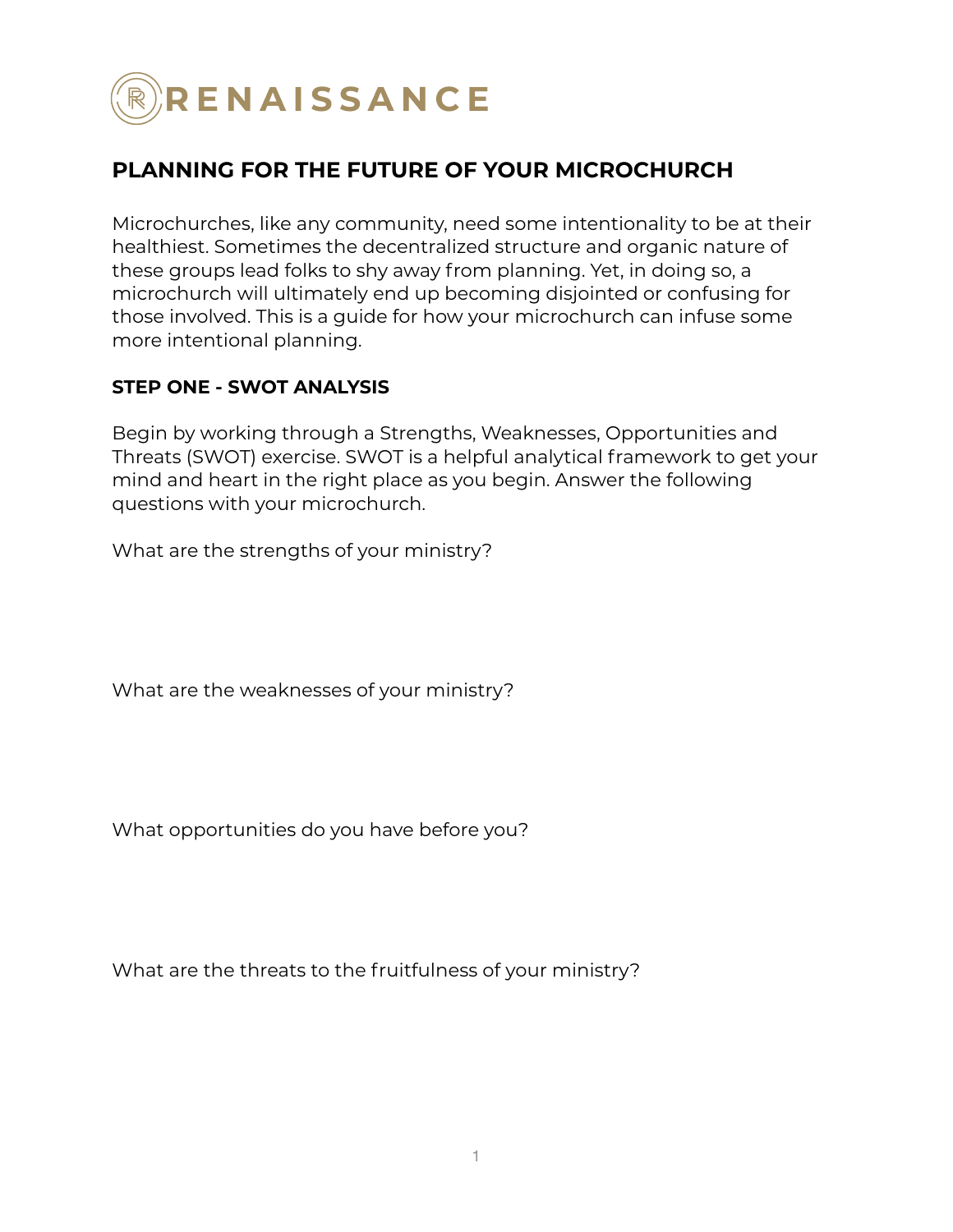#### **STEP TWO - CREATE GOALS**

Based on step one, use this place to write out your goals for the year. Be sure to make your goals SMART. This means you need to make them: S - Specific (not 'Do outreach' but 'Reach out to the baristas at Starbucks) M - Measurable (not 'Mentor people' but 'Mentor 2 new potential leaders') A - Assignable (not 'Send thank you cards,' but 'Sarah will send thank you cards') R - Realistic (not 'Share the Gospel with my entire neighborhood' but 'Share the Gospel with the 5 houses on my street') T - Timely (not 'Start the new program,' but 'Start the new program by May').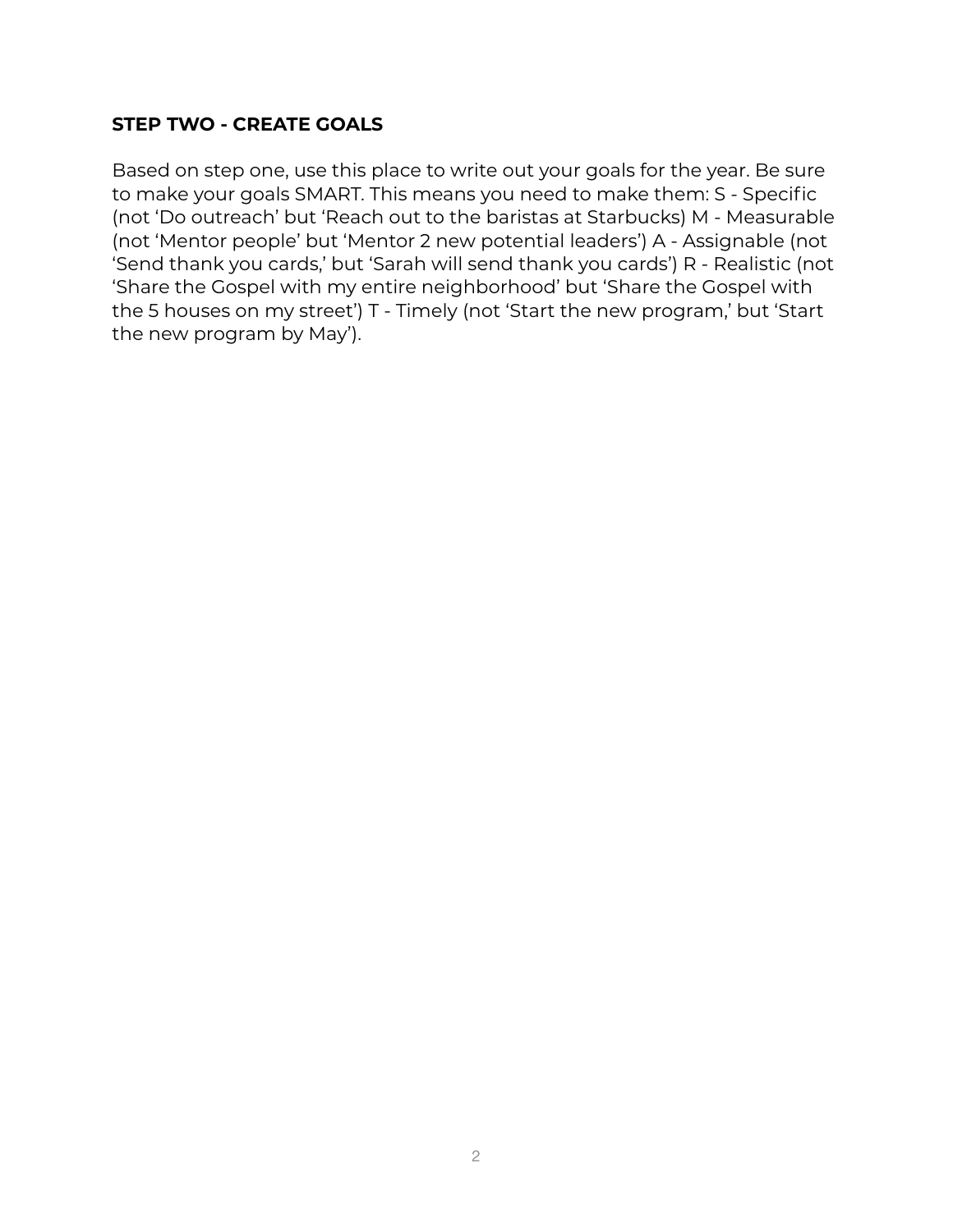### **STEP THREE - PLAN TIMELINES/ASSIGN TASKS**

Use this timeline to plan important events and keep up on important dates. Also, think through who might be best to take lead on these ideas in your microchurch.

What events are we planning?

What people are we trying to love?

What habits are we trying to start?

When do we hope to complete these things?

What resources are we in need of?

Who is best to lead these goals?